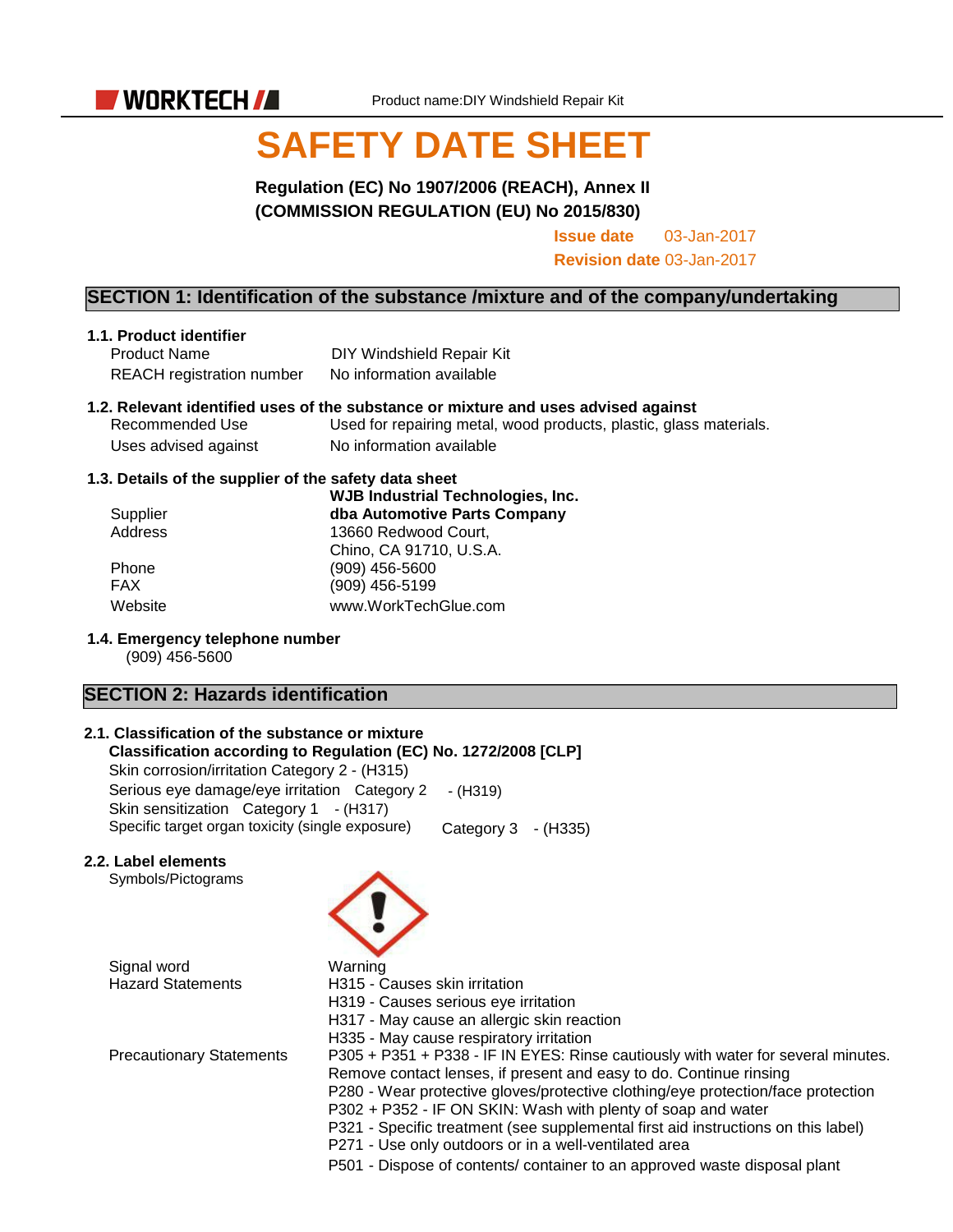EU Specific Hazard StatementsNone.

#### **2.3. Other hazards**

No information available.

# **SECTION 3: Composition/information on ingredients**

#### **3.1 Mixture**

| <b>Chemical Name</b>                                                                     | <b>EC No</b> | <b>CAS No</b>   | Weight-%  | <b>Classification according to</b><br><b>Regulation (EC) No. 1272/2008 [CLP]</b> |
|------------------------------------------------------------------------------------------|--------------|-----------------|-----------|----------------------------------------------------------------------------------|
| Poly(oxy-1,2-ethanediyl), $\alpha$ -hydr<br>ο-ω-hydroxy- Ethane-1,2-diol,<br>ethoxylated | 500-038-2    | 25322-68-3      | 40-50     | STOT Single Exp. 3 H335                                                          |
| Acrylic resin                                                                            | 618-347-7    | $9003 - 01 - 4$ | $20 - 25$ | Not classified                                                                   |
| 2-Hydroxyethyl methacrylate                                                              | 212-782-2    | 868-77-9        | $15 - 20$ | <b>Skin Irrit. 2 H315</b><br>Eye Irrit. $2$ H $319$<br>Skin Sens, 1 H317         |
| 1-Propanone,<br>2-hydroxy-2-methyl-1-phenyl-                                             | 231-272-0    | 7473-98-5       | $0 - 2$   | Acute Tox. 4 H302<br>Aquatic Chronic 3 H412                                      |

# **SECTION 4: First aid measures**

#### **4.1. Description of first aid measures**

## **General advice**

Remove contaminated clothing and shoes. If symptoms persist, call a physician.

#### **Inhalation**

IF INHALED: Remove victim to fresh air and keep at rest in a position comfortable for breathing. Get medical advice/attention if you feel unwell.

#### **Skin Contact**

Wash off immediately with soap and plenty of water while removing all contaminated clothes and shoes. Wash contaminated clothing before reuse. If skin irritation persists, call a physician.

#### **Eye contact**

IF IN EYES: Rinse cautiously with water for several minutes. Remove contact lenses, if present and easy to do. Continue rinsing. If eye irritation persists: Get medical advice/attention.

#### **Ingestion**

Rinse mouth. Get medical attention. Never give anything by mouth to an unconscious person.

#### **Self-protection of the first aider**

First aider: Pay attention to self-protection. Use personal protection recommended in Section 8.

#### **4.2. Most important symptoms and effects, both acute and delayed**

Irritating to eyes, skin and respiratory tract. May cause an allergic skin reaction.

**4.3. Indication of any immediate medical attention and special treatment needed**

Treat symptomatically.

# **SECTION 5: Firefighting measures**

**5.1. Extinguishing media Suitable extinguishing media Unsuitable extinguishing media**

CO2, dry chemical, dry sand, alcohol-resistant foam. No information available.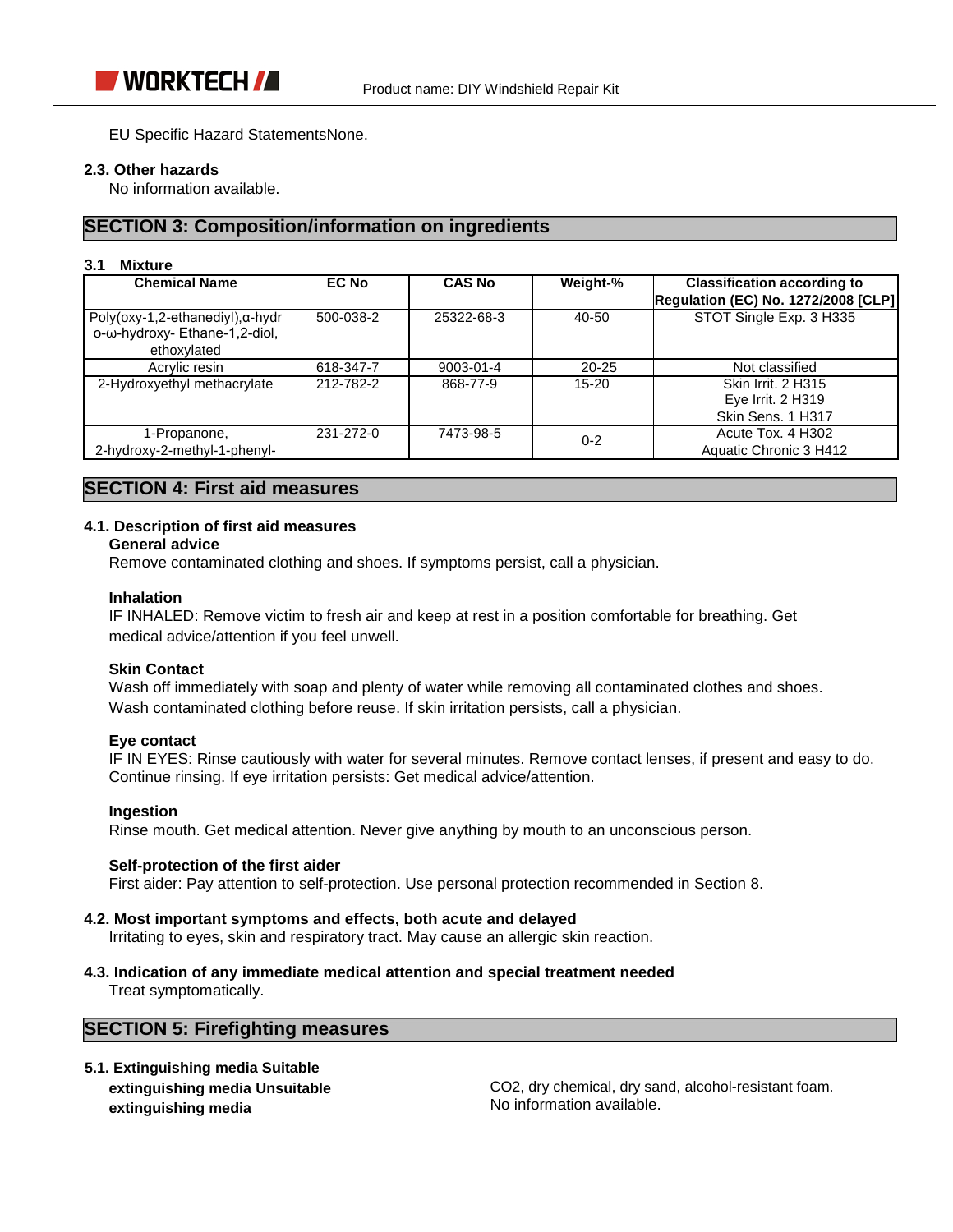#### **5.2. Special hazards arising from the substance or mixture**

Thermal decomposition can lead to release of irritating and toxic gases and vapors.

#### **5.3. Advice for firefighters**

Firefighters should wear self-contained breathing apparatus and full firefighting turnout gear.

## **SECTION 6: Accidental release measures**

#### **6.1. Personal precautions, protective equipment and emergency procedures**

Evacuate personnel to safe areas. Ensure adequate ventilation, especially in confined areas. Remove all sources of ignition. Do not touch or walk through spilled material. Avoid contact with skin, eyes or clothing. Avoid breathing dust/fume/gas/mist/vapors/spray. Use personal protection recommended in Section 8.

#### **6.2. Environmental precautions**

Local authorities should be advised if significant spillages cannot be contained. Prevent entry into waterways, sewers, basements or confined areas.

#### **6.3. Methods and material for containment and cleaning up**

Contain and collect spillage with non-combustible absorbent material, (e.g. sand, earth, diatomaceous earth, vermiculite) and place in container for disposal according to local / national regulations (see Section 13).

#### **6.4. Reference to other sections**

See Section 7 for more information See section 8 for more information See section 13 for more information

## **SECTION 7: Handling and storage**

#### **7.1. Precautions for safe handling**

Handle in accordance with good industrial hygiene and safety practice. Ensure adequate ventilation, especially in confined areas. Avoid contact with skin, eyes or clothing. Wash contaminated clothing before reuse. Take precautionary measures against static discharges. Do not breathe dust/fume/gas/mist/vapors/spray. Do not eat, drink or smoke when using this product. Wash thoroughly after handling. Use personal protection recommended in Section 8.

#### **7.2. Conditions for safe storage, including any incompatibilities**

Keep containers tightly closed in a dry, cool and well-ventilated place. Keep away from heat. Keep locked up and out of reach of children. Store in accordance with local regulations.

#### **7.3. Specific end use(s)**

Apart from the uses mentioned in SECTION 1.2 no other specific uses are stipulated.

## **SECTION 8: Exposure controls/personal protection**

#### **8.1. Control parameters**

| <b>Chemical Name</b>                                     | Australia | Austria                                                    | <b>Belaium</b> | <b>Denmark</b> | <b>European Union</b> |
|----------------------------------------------------------|-----------|------------------------------------------------------------|----------------|----------------|-----------------------|
| Poly(oxy-1,2-ethanediyl), $\alpha$ -h<br>ydro-ω-hydroxy- |           | STEL 4000 mg/m <sup>3</sup><br>TWA: 1000 mg/m <sub>3</sub> |                |                |                       |
| Ethane-1,2-diol, ethoxylated<br>$(CAS #: 25322-68-3)$    |           |                                                            |                |                |                       |
|                                                          |           |                                                            |                |                |                       |
| Chemical Name                                            | Latvia    | France                                                     | <b>Finland</b> | Germany        | Italv                 |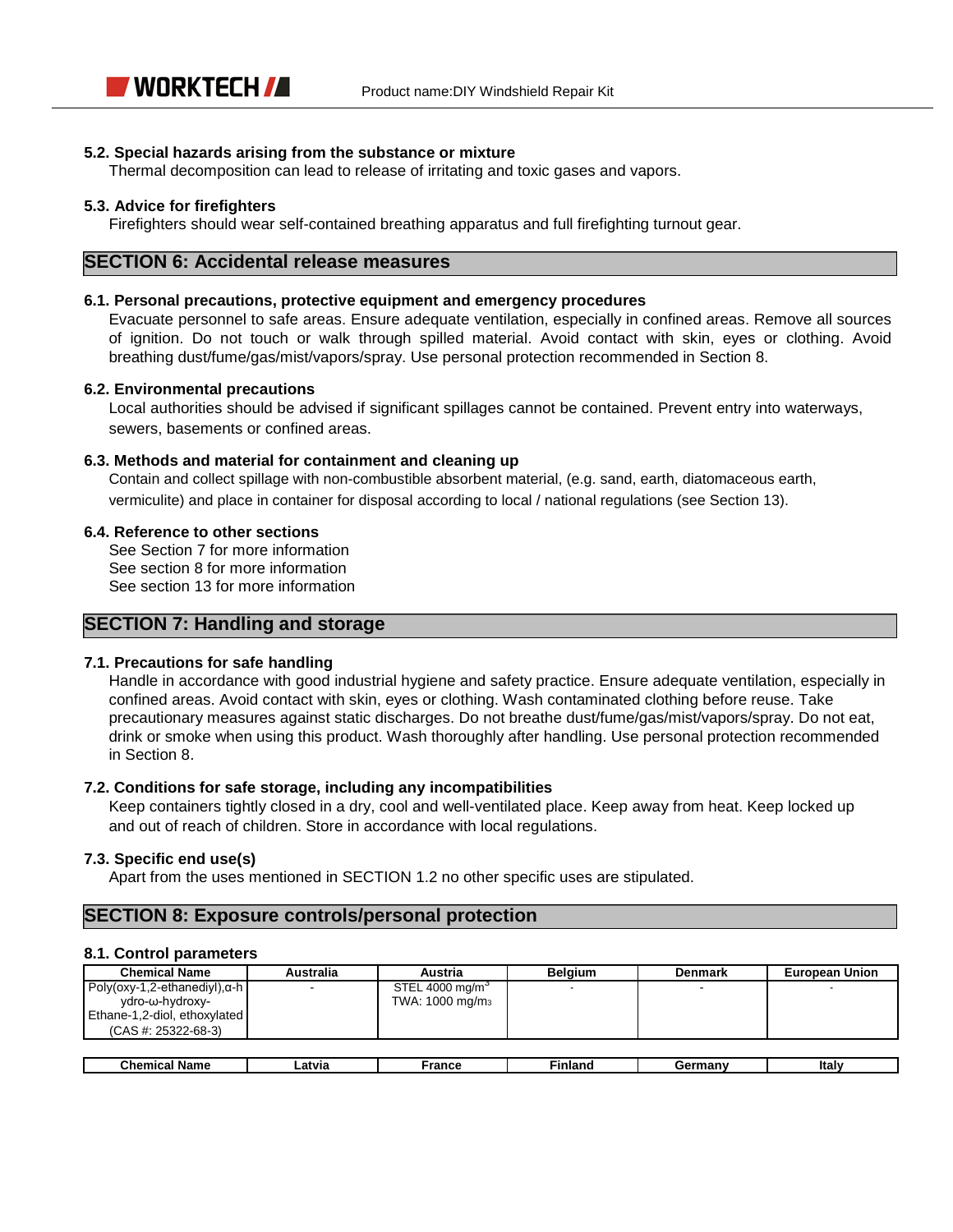

| Poly(oxy-1,2-ethanediyl), $\alpha$ -h |  | TWA: 1000 mg/m <sup>3</sup> |  |
|---------------------------------------|--|-----------------------------|--|
| vdro-ω-hvdroxy-                       |  | Ceiling / Peak: 8000        |  |
| Ethane-1,2-diol, ethoxylated          |  | mg/m <sup>3</sup>           |  |
| $(CAS #: 25322-68-3)$                 |  |                             |  |

| <b>Chemical Name</b>        | <b>Norway</b>              | <b>United Kingdom</b> | <b>ACGIH TLV</b> | <b>OSHA PEL</b> | <b>NIOSH IDLH</b> |
|-----------------------------|----------------------------|-----------------------|------------------|-----------------|-------------------|
| 2-Hydroxyethyl methacrylate | TWA: 2 ppm                 |                       |                  |                 |                   |
| $(CAS #: 868-77-9)$         | TWA: 11 mg/m <sup>3</sup>  |                       |                  |                 |                   |
|                             | STEL: 2 ppm                |                       |                  |                 |                   |
|                             | STEL: 11 ma/m <sub>3</sub> |                       |                  |                 |                   |

# **Derived No Effect Level (DNEL)**

No information available

## **Predicted No Effect Concentration (PNEC)**

No information available

#### **8.2. Exposure controls**

# **Engineering Controls**

Showers. Eyewash stations. Ventilation systems. Ensure adequate ventilation, especially in confined areas.

## **Personal protective equipment**

| Eye/face protection      | Wear safety glasses with side shields (or goggles).                       |
|--------------------------|---------------------------------------------------------------------------|
| <b>Hand Protection</b>   | Wear protective gloves.                                                   |
| Skin and body protection | Suitable protective clothing.                                             |
| Respiratory protection   | In case of insufficient ventilation, wear suitable respiratory equipment. |
| Thermal hazards          | None under normal processing                                              |

#### **Environmental exposure controls**

Avoid release to the environment.

# **SECTION 9: Physical and chemical properties**

| 9.1. Information on basic physical                                                                                                                                                                                                                                                                                                                                     | and chemical properties                                                                                                                                                                                                               |
|------------------------------------------------------------------------------------------------------------------------------------------------------------------------------------------------------------------------------------------------------------------------------------------------------------------------------------------------------------------------|---------------------------------------------------------------------------------------------------------------------------------------------------------------------------------------------------------------------------------------|
| Appearance                                                                                                                                                                                                                                                                                                                                                             | <b>Transparent liquid</b>                                                                                                                                                                                                             |
| <b>Color Odor</b>                                                                                                                                                                                                                                                                                                                                                      | Clear<br>Odorless                                                                                                                                                                                                                     |
| Odor<br>Threshold pH<br><b>Melting point/freezing point</b><br><b>Boiling point / boiling range</b>                                                                                                                                                                                                                                                                    | Not determined<br>$5.7 - 6.5$<br>Not determined<br>>200 $°C$                                                                                                                                                                          |
| <b>Flash point</b>                                                                                                                                                                                                                                                                                                                                                     | >105℃                                                                                                                                                                                                                                 |
| <b>Evaporation rate</b><br>Flammability (solid, gas)<br><b>Explosive limits</b><br><b>Flammability Limit in</b><br><b>Air Vapor Pressure</b><br>Vapor density<br><b>Density Relative</b><br>density<br><b>Partition coefficient (LogPow)</b><br><b>Autoignition temperature</b><br><b>Decomposition temperature</b><br><b>Kinematic viscosity Dynamic</b><br>viscosity | Not determined<br>Not determined<br>Not determined<br>Not determined<br>Not determined<br>Not determined<br>1. 04g/cm $3$ Not<br>determined Not<br>determined Not<br>determined Not<br>determined Not<br>determined Not<br>determined |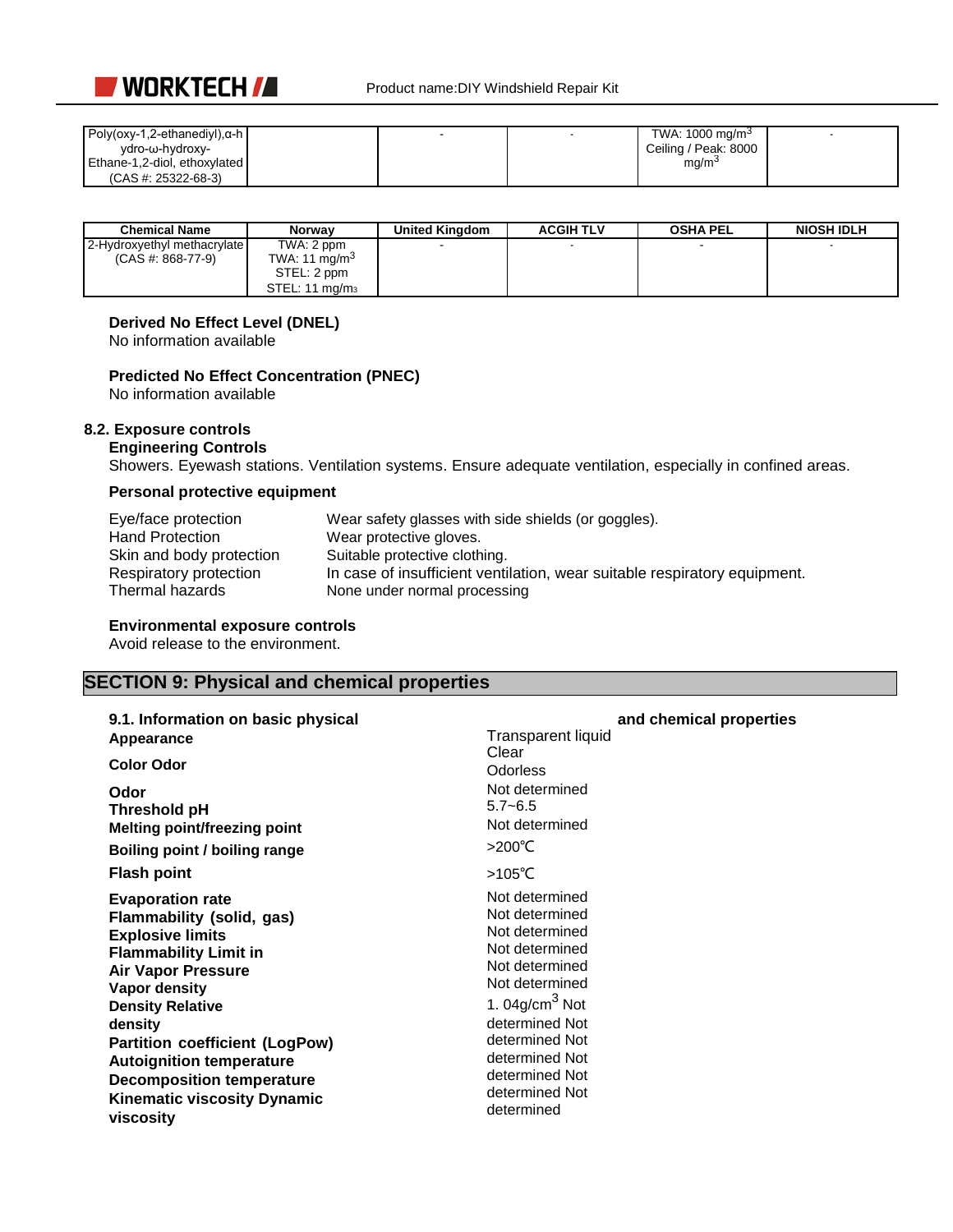

#### **Explosive properties** Not an explosive **Oxidizing properties** Not determined

# **9.2. Other information**

No information available

# **SECTION 10: Stability and reactivity**

#### **10.1. Reactivity**

No information available.

#### **10.2. Chemical stability**

Stable under normal conditions.

#### **10.3. Possibility of hazardous reactions**

None under normal processing.

#### **10.4. Conditions to avoid**

Heat, flames and sparks.

#### **10.5. Incompatible materials**

None known based on information supplied.

#### **10.6. Hazardous decomposition products**

None under normal use conditions.

## **SECTION 11: Toxicological information**

#### **11.1. Information on toxicological effects**

## **Acute toxicity**

| <b>Chemical Name</b>                     | Oral LD50                      | Dermal LD50                     | <b>Inhalation LC50</b> |
|------------------------------------------|--------------------------------|---------------------------------|------------------------|
| Poly(oxy-1,2-ethanediyl), $\alpha$ -hydr | Rat)<br>22 g/kg                | > 20 g/kg ( Rabbit ) > 20 mL/kg |                        |
| ο-ω-hydroxy- Ethane-1,2-diol,            | Rat)<br>$28$ g/kg              | Rabbit)                         |                        |
| ethoxylated (CAS #:                      |                                |                                 |                        |
| 25322-68-3)                              |                                |                                 |                        |
| Acrylic resin (CAS #: 9003-01-4)         | 10250 mg/kg (rat, carbomer     | 3 g/kg (rat, carbomer 910)      | 1.71 mg/L $(rat)$      |
|                                          | 910)                           |                                 |                        |
|                                          | 4100 mg/kg (rat, carbomer 943) |                                 |                        |
| 2-Hydroxyethyl methacrylate              | 5050 mg/kg<br>(Rat)            | $>$ 3000 mg/kg (Rabbit)         |                        |
| $(CAS #: 868-77-9)$                      |                                |                                 |                        |
| 1-Propanone,                             | 1694 mg/kg<br>(Rat)            | 6929 mg/kg bw (Rat)             |                        |
| 2-hydroxy-2-methyl-1-phenyl-             |                                |                                 |                        |
| (CAS #: 7473-98-5)                       |                                |                                 |                        |

#### **Skin corrosion/irritation**

Irritating to skin.

#### **Serious eye damage/eye irritation**

Irritating to eyes.

#### **Sensitization**

May cause an allergic skin reaction.

#### **Germ cell mutagenicity**

No information available.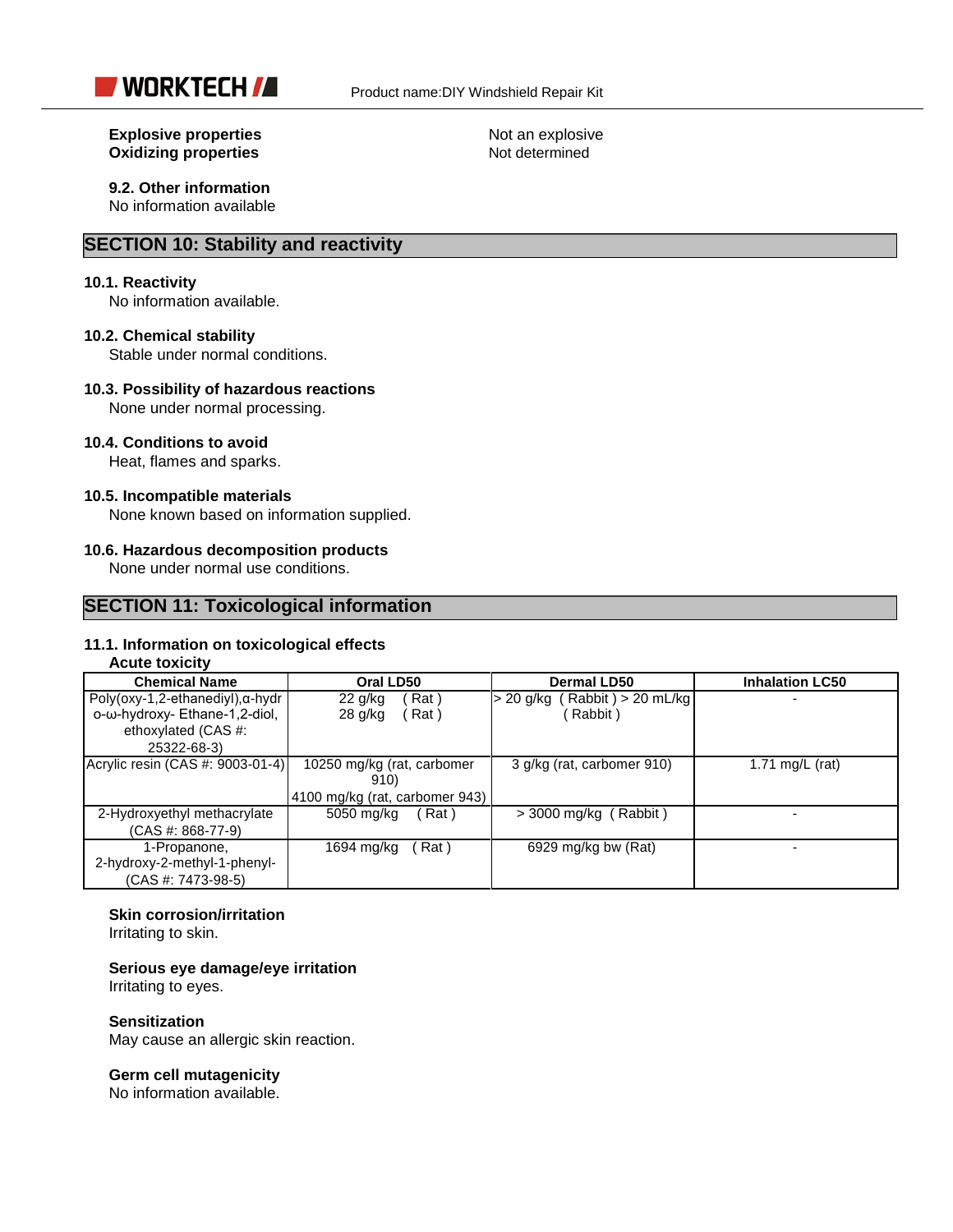

## **Carcinogenicity**

#### Not classified

| Chemical<br>Name                                                     | ∠uropean <sup>∙</sup><br>Union | <b>IARC</b> |
|----------------------------------------------------------------------|--------------------------------|-------------|
| (CAS<br>9003-0<br>$\mathsf{A}$<br>, #:<br>Acrylic<br>resin<br>' 4–∡، |                                | Group       |

#### **Reproductive toxicity**

No information available.

## **STOT - single exposure**

May cause respiratory irritation.

#### **STOT - repeated exposure**

No information available.

#### **Aspiration hazard**

No information available.

# **SECTION 12: Ecological information**

#### **12.1. Toxicity**

| <b>Chemical Name</b>                     | Algae/aquatic plants EC50 | Fish LC50                     | <b>Crustacea EC50</b>       |
|------------------------------------------|---------------------------|-------------------------------|-----------------------------|
| $Poly(oxy-1, 2-ethanediyl), \alpha-hydr$ |                           | 5000: 24 h Carassius auratus  |                             |
| ο-ω-hydroxy- Ethane-1,2-diol,            |                           | mg/L LC50                     |                             |
| ethoxylated (CAS #:                      |                           |                               |                             |
| 25322-68-3)                              |                           |                               |                             |
| Acrylic resin (CAS #: 9003-01-4)         |                           | 580: 96 h Lepomis macrochirus |                             |
|                                          |                           | mg/L LC50                     |                             |
| 2-Hydroxyethyl methacrylate              |                           | 213 - 242: 96 h Pimephales    |                             |
| $(CAS #: 868-77-9)$                      |                           | promelas mg/L LC50            |                             |
|                                          |                           | flow-through 227: 96 h        |                             |
|                                          |                           | Pimephales promelas mg/L      |                             |
|                                          |                           | LC50                          |                             |
| 1-Propanone,                             |                           |                               | $> 119$ mg/L : 48 h Daphnia |
| 2-hydroxy-2-methyl-1-phenyl-             | subspicatus               |                               | magna                       |
| (CAS #: 7473-98-5)                       |                           |                               |                             |

#### **12.2.Persistence and degradability**

No information available.

## **12.3.Bioaccumulative potential**

| Chemical Name                                      | <b>Partition coefficient (LogPow)</b> |
|----------------------------------------------------|---------------------------------------|
| ?-Hydroxyethyl methacrylate (CAS #: 868-7.<br>7-9) | 47. (                                 |
|                                                    |                                       |

| --                                                                                                       | $/$ (BCF<br>f<br>.<br>----<br>tactol<br>sior<br>лианог<br>once |
|----------------------------------------------------------------------------------------------------------|----------------------------------------------------------------|
| . .<br>7-9<br>868-7<br>⌒<br>-<br>$  -$<br>lvdr<br>÷А.<br>rviate<br>nacr<br>,,,,<br>76<br>עו<br>--<br>. . | <br>+ט.                                                        |

#### **12.4.Mobility in soil**

No information available.

## **12.5. Results of PBT and vPvB assessment**

PBT/vPvB assessment information is not available as chemical safety assessment not conducted.

#### **12.6. Other adverse effects**

No information available.

# **SECTION 13: Disposal considerations**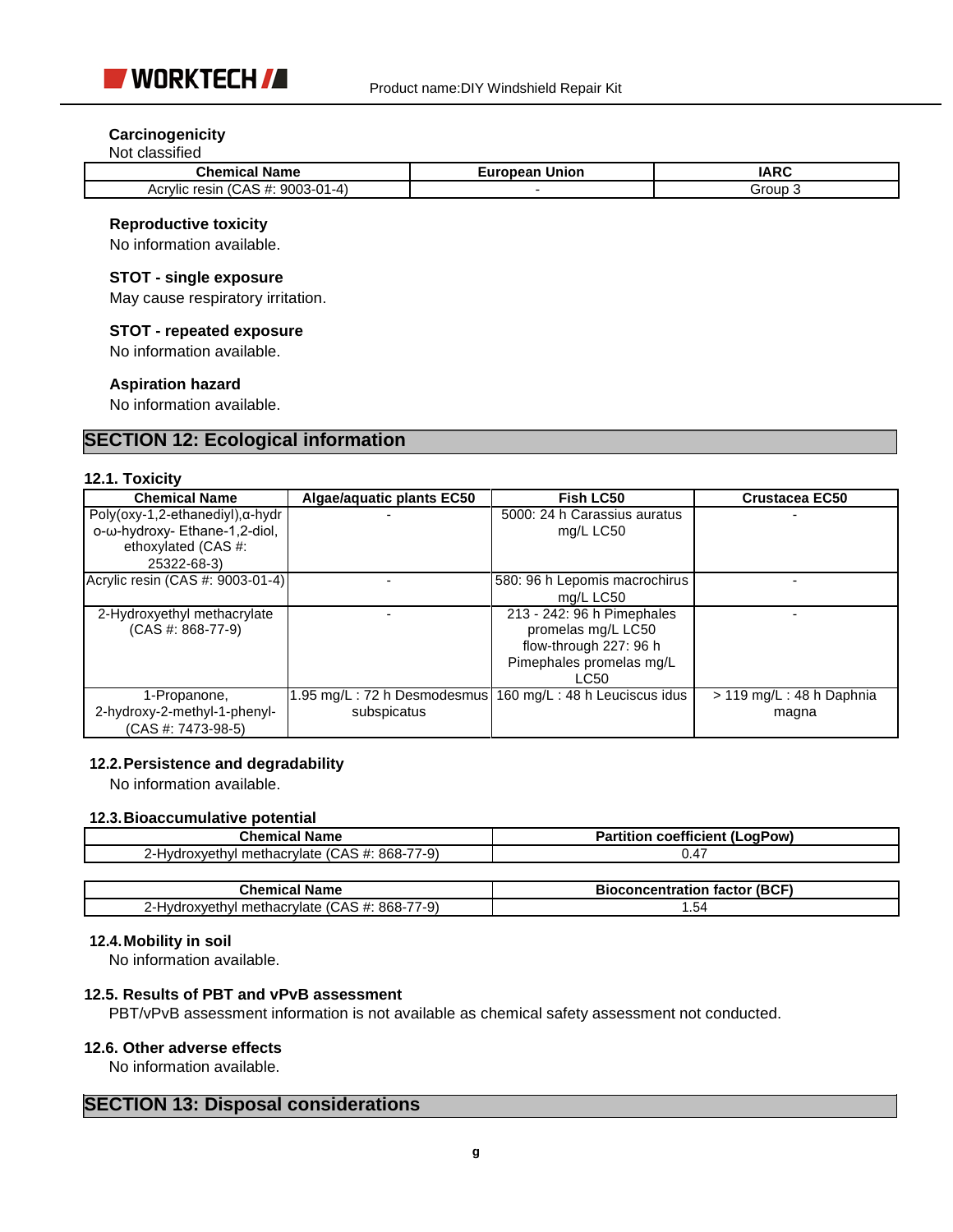

## **13.1. Waste treatment methods**

Waste from residues/unused Disposal should be in accordance with applicable regional, national and local laws<br>
and regulations. and regulations. Contaminated packaging Disposal should be in accordance with applicable regional, national and local laws and regulations.

# **SECTION 14: Transport information**

| 14.1. UN number                                                                    | Not regulated            |
|------------------------------------------------------------------------------------|--------------------------|
| 14.2. UN proper shipping name                                                      | Not regulated            |
| 14.3. Transport hazard class(es)                                                   | Not regulated            |
| 14.4. Packing group                                                                | Not regulated            |
| 14.5. Environmental hazards                                                        | Not regulated            |
| 14.6. Special precautions for user                                                 | No information available |
| 14.7. Transport in bulk according to Annex II of<br><b>MARPOL and the IBC Code</b> | Does not apply           |

# **SECTION 15: Regulatory information**

# **15.1. Safety, health and environmental regulations/legislation specific for the substance or**

# **mixture European Union**

| <b>Component</b>                                        | <b>EINECS/ELINCS</b> | <b>SVHC candidates</b> |  |
|---------------------------------------------------------|----------------------|------------------------|--|
| Poly(oxy-1,2-ethanediyl), $\alpha$ -hydro- $\omega$ -hy |                      |                        |  |
| droxy- Ethane-1,2-diol, ethoxylated                     |                      |                        |  |
| 25322-68-3 (40-50)                                      |                      |                        |  |
| 2-Hydroxyethyl methacrylate                             |                      |                        |  |
| 868-77-9 (15-20)                                        |                      |                        |  |
| 1-Propanone,                                            |                      |                        |  |
| 2-hydroxy-2-methyl-1-phenyl-                            |                      |                        |  |
| 7473-98-5 (1-5)                                         |                      |                        |  |

Take note of Directive 98/24/EC on the protection of the health and safety of workers from the risks related to chemical agents at work

Take note of Directive 94/33/EC on the protection of young people at work

Take note of Directive 92/85/EC on the protection of pregnant and breastfeeding women at work

#### **International Inventories**

| <b>Component</b>       | <b>TSCA</b> | <b>DSL/NDSL</b> | <b>ENCS</b> | <b>IECSC</b> | <b>KECL</b> | <b>PICCS</b> | <b>AICS</b> |
|------------------------|-------------|-----------------|-------------|--------------|-------------|--------------|-------------|
| Poly(oxy-1,2-ethanedi  |             |                 |             |              |             |              |             |
| yl), α-hydro-ω-hydroxy |             |                 |             |              |             |              |             |
| - Ethane-1,2-diol,     |             |                 |             |              |             |              |             |
| ethoxylated            |             |                 |             |              |             |              |             |
| 25322-68-3 (40-50)     |             |                 |             |              |             |              |             |
| Acrylic resin          |             |                 |             |              |             |              |             |
| 9003-01-4 (30-40)      |             |                 |             |              |             |              |             |
| 2-Hydroxyethyl         |             |                 |             |              |             |              |             |
| methacrylate           |             |                 |             |              |             |              |             |
| 868-77-9 (15-20)       |             |                 |             |              |             |              |             |